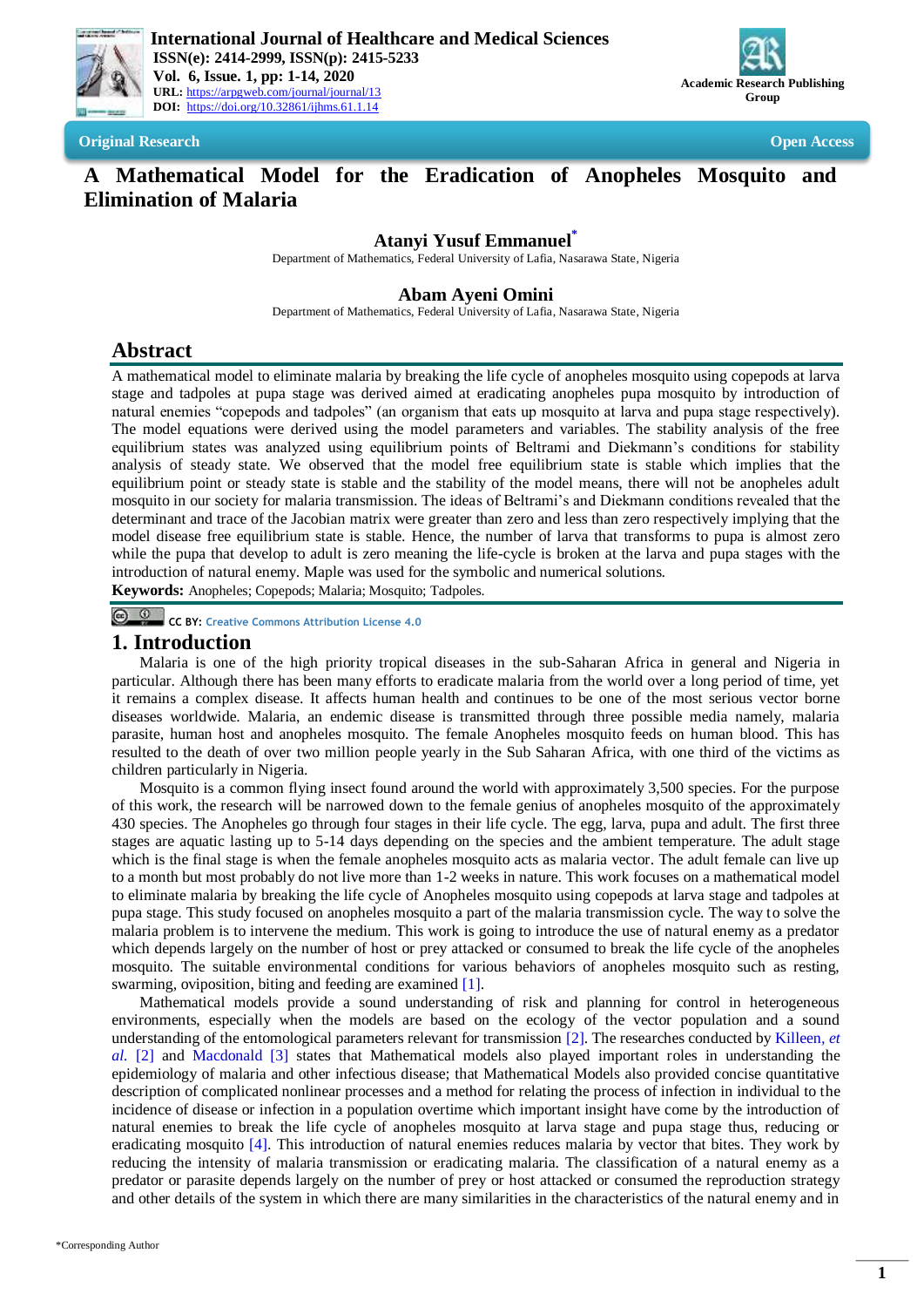the properties of the model to study them. Some predators, such as copepods and predatory mosquitoes, have been suggested for most mosquito control.

The World Health Organization [\[5\]](#page-11-4) realized that the global eradication of malaria was impossible for a variety of reasons and the control focus shifted to the control of deadly diseases [\[5\]](#page-11-4). Since the idea of eradicating mosquitoes was not realistic, the efforts were directed towards the reduction and management of their population below the threshold that would cause diseases [\[6\]](#page-11-5). More also, for the first time in Africa an entomological study went beyond the Conventional practice of determining parity and survival rates of field collected adult Anopheles mosquitoes but, also related these variables to duration of Plasmodium sporogeny and estimated the expectation of infective life. Hence blood seeking female mosquitoes was collected in Ilorin, Nigeria, from January, 2005 to December, 2006 [\[7\]](#page-11-6). [Coetzee](#page-11-0)*, et al.* [1] studied thattThe Anopheles gambiae population in Ilorin is dominated by older mosquitoes with high survival rate thereby, suggesting a high vector potential for the species in the area [\[8\]](#page-12-0). This information on the survival ratio of Anopheles gambiae in relation to malaria transmission would enhance the development of a more focused and informed vector control interventions [\[1,](#page-11-0) [9\]](#page-12-1).

### **1.1. Statement of the Problem**

Malaria has been noted by WHO's "Roll Back Malaria" as the major cause of death in our society. To curb this, this research seeks to derive and implement a mathematical model that will break the life cycle of Anopheles mosquito by introducing Natural Enemies. The equilibrium state of the model would be obtained, the stability criteria will be discussed using equilibrium point, the idea of Beltrami and Diekmann with some threshold result.

### **1.2. Aim and Objectives of the Study**

The research work is aimed at presenting a mathematical model to eliminate malaria by breaking the life-cycle of anopheles mosquito using copepods at the larva stage and tadpoles at pupa stage. In order to achieve this, the following objectives will be considered.

- i. To introduce natural enemies, copepods and tadpoles to the life-cycle of anopheles Mosquitoes at larva and pupa stage.
- ii. To derive the model equations to break the life-cycle of anopheles mosquito at larva and pupa stage.
- iii. To determine the stability analysis of the disease free equilibrium state of the model using equilibrium point, Beltrami's and Diekmann's conditions.
- iv. To obtain graphical presentation of the result using maple software on the effect of introducing two natural enemies (copepods and tadpoles) on both larva and pupa stage.

### **2. Review of Related Literature**

Research conducted by [Jepson](#page-12-2)*, et al.* [10] measured the length of each of the three stages (egg, larva and pupa) of mosquitoes in different breeding habitat using the equation

 $M = \frac{1}{(Le + Li + Lp)}$  ... ... ... ... ... (1)

where; M is the maturation rate of mosquitoes.  $L_e$  is the period of egg stage.

 $L_i$  is the period of larva ( $L_1$ - $L_4$ ) stages. Lp is the period of pupa stage. [Diekmann](#page-12-3), et al. [11] determined the basic reproduction number  $(R_0)$  using the equation

$$
F = \frac{\partial F_1(x_0)}{\partial x_j}, \ V = \frac{\partial V_i(x_0)}{\partial x_j} \tag{2}
$$

Where i,  $j = 1, \ldots, m$  and where  $X_0$  is the disease free equilibrium.  $FV^{-1}$  gives the rate at which infected individuals in  $xj$  produces new infection in  $X_i$ .

The works of [Smith and Mckenzie \[9\]](#page-12-1) on a journal article titled: the Statics and Dynamics of Malaria infection in Anopheles mosquito reveals the following;

**i.** The survivorship and life span of anopheles mosquito is the proportion of a cohort mosquito that survive at age A, given by  $\lambda A = e^{-g}$ , where  $e^{-g}$  is the probability that an individual mosquito survives one day.

The average life span of mosquitoes according to [Smith and Mckenzie \[9\]](#page-12-1) is given by

$$
\int_0^\infty g A \lambda(A) \partial A = \frac{1}{g}, \tag{3}
$$

where  $g\lambda(A)$  is the proportion of mosquito that dies at age A, g = force of mortality, A = age,  $\frac{1}{g}$  = the average mosquito life span.

**ii.** The Human Feeding Stability Index and Human Blood Index (HBI) since a mosquito lives,  $\frac{1}{g}$  days and bites human once everyday. Where  $S =$  The stability index which is the number of bites given by a mosquito after it has become infectious, a = expected number of bites and  $a = Qf$  where  $Q =$  proportion of bites taken on human and  $f =$ mosquito feeding rate. Human Blood Index according to [Smith and Mckenzie \[9\]](#page-12-1) is given by

$$
\int_0^\infty \eta(A) dA \bigg|_{0}^\infty \lambda(A) dA = \frac{a}{a+g} \qquad \qquad \dots \qquad \qquad \dots \qquad \qquad \dots \tag{4}
$$

Where  $\eta(A)\lambda$  = the proportion of mosquito in a population that has survived to age A and bitten a human being. Note that the proportion of feed mosquitoes  $\frac{1}{f+g}$  can be derived in a similar way, assuming a = f thus the Human Blood Index (HBI) is a simple function of the mosquito life span and human feeding rate. It can be understood as a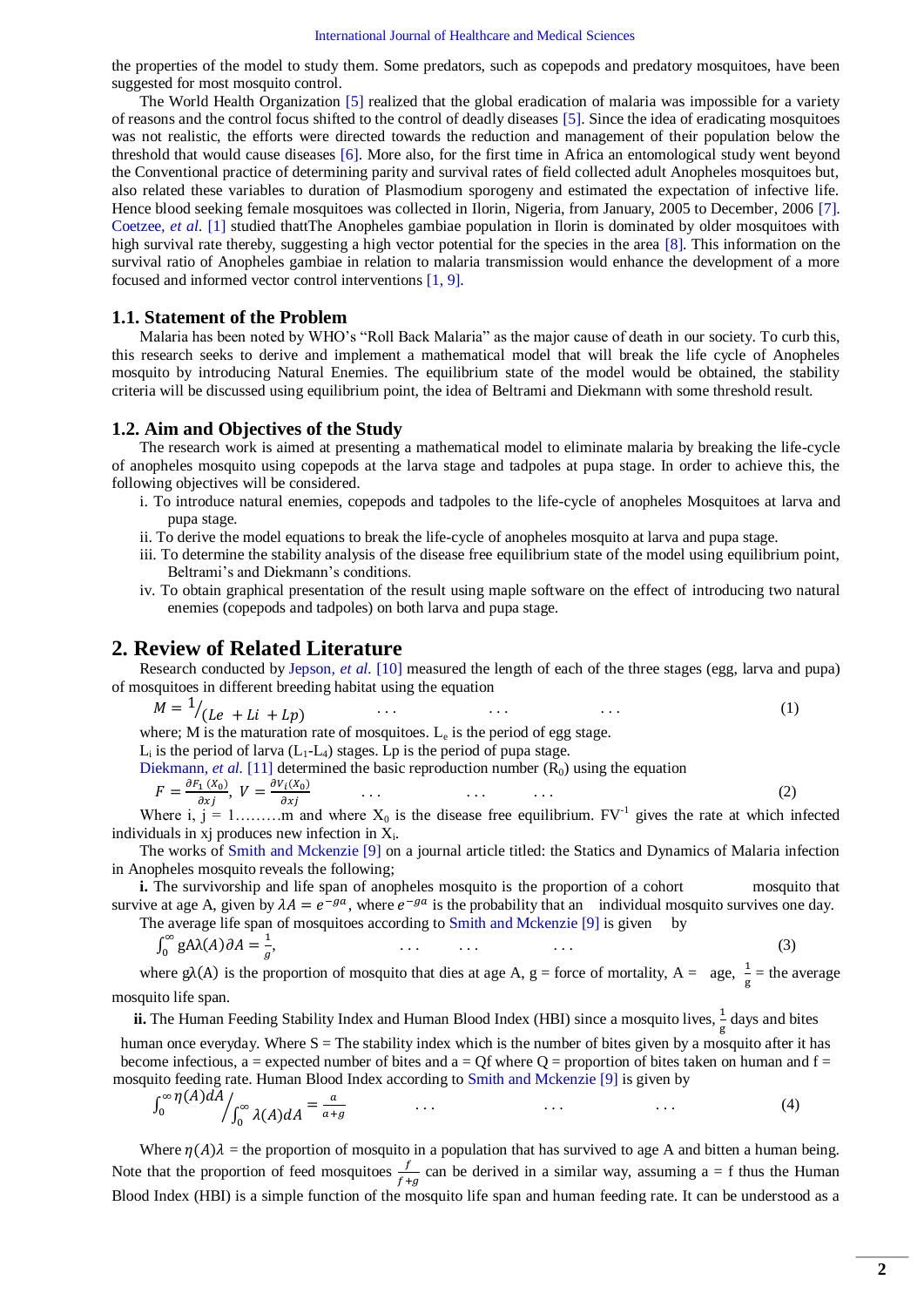ratio of two waiting times; the waiting time to either the first human bite or death  $\frac{1}{a+g}$  and the waiting time to the first human bite among surviving mosquitoes  $\frac{1}{a}$ .

iii. Proportion of infected mosquitoes according to [Smith and Mckenzie \[9\]](#page-12-1) is given by

$$
\int_0^\infty v(A)\lambda(A)\frac{dA}{\lambda(A)} = \frac{acX}{g + acX} \tag{5}
$$

Thus the proportion of infected mosquitoes is a ratio of two waiting times: the waiting time to either death or infection,  $\frac{1}{g} + acX$  and the waiting time to infection among surviving mosquitoes  $\frac{1}{acX}$ ,  $V(A) = 1 - e^{-acXA}$  is tie proportion of surviving mosquito of age A, that have ever become infected and  $V(A)\lambda(A)$  is the proportion of original mosquito that is alive and infected. Let X denote the proportion of humans who are infectious, and since this is a static analysis, X is assumes to remain constant.  $c =$  the probability that an uninfected mosquito becomes infected after biting an infectious human. Thus, mosquitoes become infected at rate  $acX$ .

**iv.** Proportion of infectious mosquito  $P_e = e^{-gn}P_e$  = the probability of surviving n days. n = length of incubation period  $\mu(A) = (1 - e^{-acX(A-n)}) A > n$  the proportion of mosquito of age A that are infectious.

The proportion of mosquito cohort that is alive and infectious at age A is  $V(A)\lambda(A)$ . Thus, the proportion of mosquitoes that are infectious, Z, (also called sporozoite), or equivalently the probability that an individual mosquito ever becomes infectious is given by

$$
\int_0^\infty \beta(A)\lambda(A)dA/\int_0^\infty \lambda(A)dA = \frac{acX}{g+acX}e^{-gn} \qquad \qquad \dots \qquad \dots \qquad \dots \qquad (6)
$$

Life time transmission potential, according t[o Smith and Mckenzie \[9\]](#page-12-1) is given by and the state of the state of the  $a^2bcxe^-$ 

$$
\beta = \int_0^\infty ba\mu(A)\lambda(A) dA = \frac{a^2bcxe^{-gn}}{g(g+acX)} \qquad \dots \qquad \dots \qquad \dots \qquad \dots \tag{7}
$$
\n
$$
b = \text{the probability that on uninfected human becomes infected after being hit on in focusing measure.}
$$

 $b =$  the probability that an uninfected human becomes infected after being bitten by an infectious mosquito.  $b\alpha\mu(A)\lambda(A)$  = the expected reproductive output of a cohort of mosquito at age A. Life time transmission potential denoted  $\beta$ , is integrated over a mosquito life time by

$$
V \frac{a^2 b c e^{-gm}}{g^2} = \frac{\partial \beta(X,...)}{\partial X}
$$
 (8)

Life time transmission potential for a mosquito is a function of the proportion of a human population that is infectious, X as well as other parameters. The curve  $\beta(X)$  is concave down with slope. Thus, VX  $\beta(X)$  the two differ by the factor thus

$$
\left(1 + \frac{acX}{g}\right)e^{-1}\left(\frac{h}{h + acX}\right) \tag{9}
$$

Note that it is a product of three quantities; Square of the stability index  $(S^2)$ , the net transmission efficiency (bc), and the probability of surviving the incubation period  $(P_e)$ . The formula V describes the total contribution of the Victorian capacity of a single mosquito over its life time. Mosquito population can be combined into a single variable C(t) called Victorian capacity [\[12\]](#page-12-4). The average number of bites per individual per day is Ma: [Macdonald](#page-11-2)  [3], where M: mosquito density per human, a: average number of human bites per day by any one mosquito. [Ross](#page-12-5)  [13], examined the transmission of malaria in population dynamics of human and vector given by

$$
\frac{dy}{dt} = \frac{b'}{n} f y' (n - y) - (r + v) \qquad \dots \qquad \dots \qquad \dots \tag{10}
$$

Where; n: total population sizes of a given time. y: total number of infected individuals.

f: infected individuals who are not infectious, r: recovery — rate, µ: birth — rate,

v: death — rate, where prime means the same values with respect to vector.

[Dietz \[14\],](#page-12-6) developed a transmission dynamics model of malaria defined as,

 $(1 - \delta)^{N}h(t - N)x_1(t - N)$  i. e. Q =  $(1 - \delta)^{N}h(t - N)$ 

Where t — N: individual who are infected at time.  $x_1(t - N)$ : proportion of non- immune negative.  $h(t - N)$ : inoculation rate. N: proportion of newly infected individual who survive the incubation period of days is approximately  $(1 - \delta)^{\hat{N}}$ . Q: total number of infected people.

### **3. Materials and Methods**

We used ordinary differential equations to model the growth at each stage from the egg to the adult. The work examines the suitable environmental conditions for various behaviour of anopheles mosquito such as resting, swarming, oviposition, biting and feeding.

To derive the modified model and to establish the stability analysis of the disease free equilibrium states, three methods were used. Firstly, we used the equilibrium point or steady state, then the Beltrami's conditions [\[15\]](#page-12-7) and finally the method of Diekman's conditions. Maple software was used to show the results when two natural enemies are introduce respectively.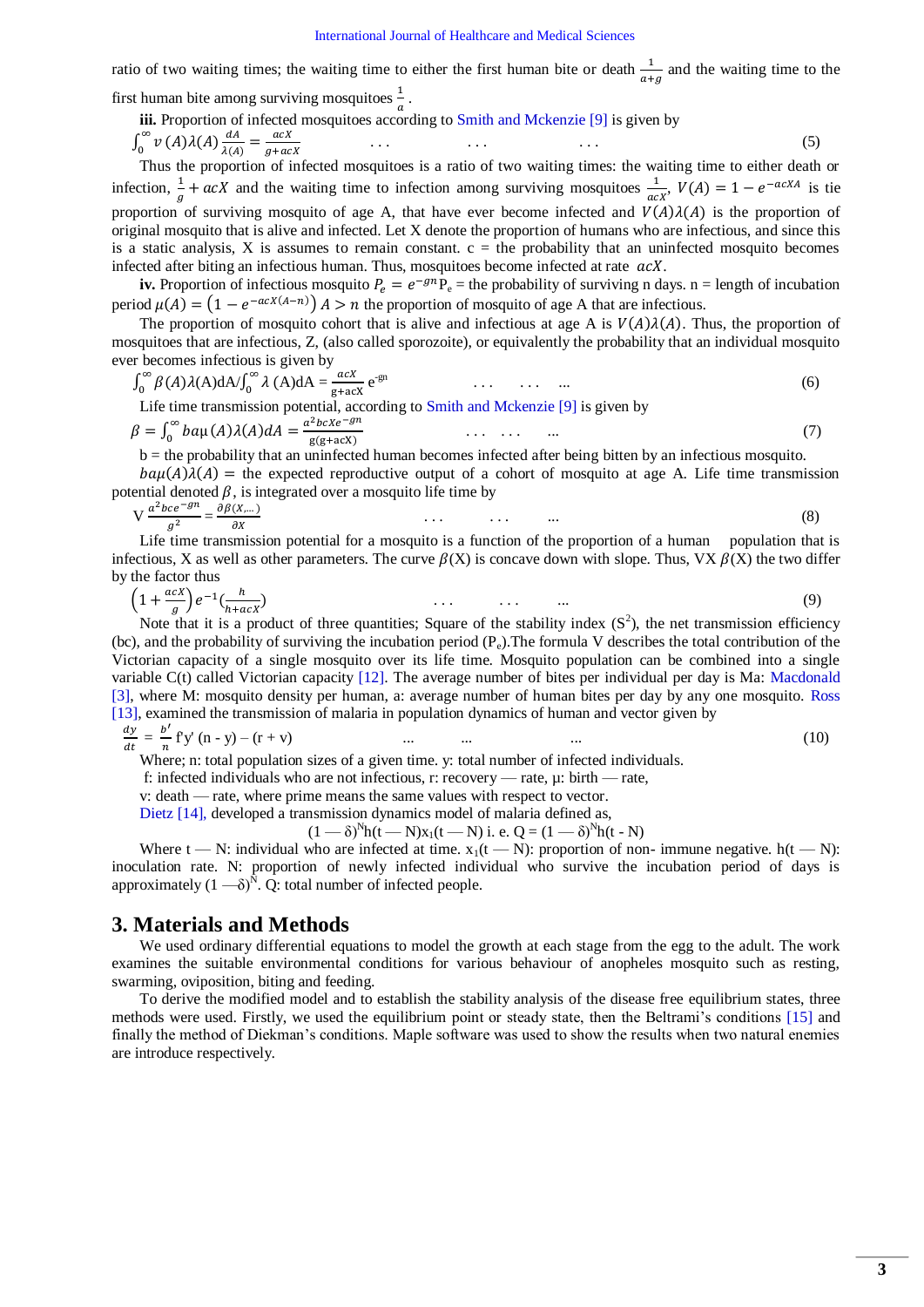**Plate-1.** Main Materials for Larva Collections



# **3.1. Sampling Methods**

Several larval sampling methods are available. The use of each sampling method depends on the nature and type of breeding sites.

The larval collector must approach the breeding site carefully, as any disturbance will cause the larvae and pupae to swim downwards thereby becoming inaccessible. It is important that the collector does not cast a shadow on the water. If the larvae and pupae move, it may be necessary to stand quietly until they swim back up.

### **3.2. Dipping Method**

This method is normally used to sample from relatively large water bodies such as swamps, ditches, streams and rice fields. The dipper should be lowered gently at an angle of about  $45^{\circ}$  to minimize disruption and either skim the top of the water or gentle lower it to cause the water and nearby larvae to flow into the dipper. Care should be taken not to spill water when raising the dipper from the water. Larvae should be collected from the dipper using a pipette and transferred to a well- labeled bottle or vial. When the breeding site has emerging vegetation, the collector should disturb the water and cause the larvae to swim downwards, then remove some vegetation to create a clear spot for sampling, and wait for a few minutes before resuming sampling as previously described. The number of dips in each breeding place should be annotated for calculation of larval density. Note also the amount of time spent on collection.



### **3.3. Netting Method**

This method consists of using a fine mesh net mounted on a handle, with a plastic bottle or tube tied to one end. It is normally used to collect larvae and pupae in larger water bodies such as ponds and small lakes. The net should be held at about 45º angle to the water surface and dragged across the surface. The larvae and pupae are collected in the plastic bottle at the end.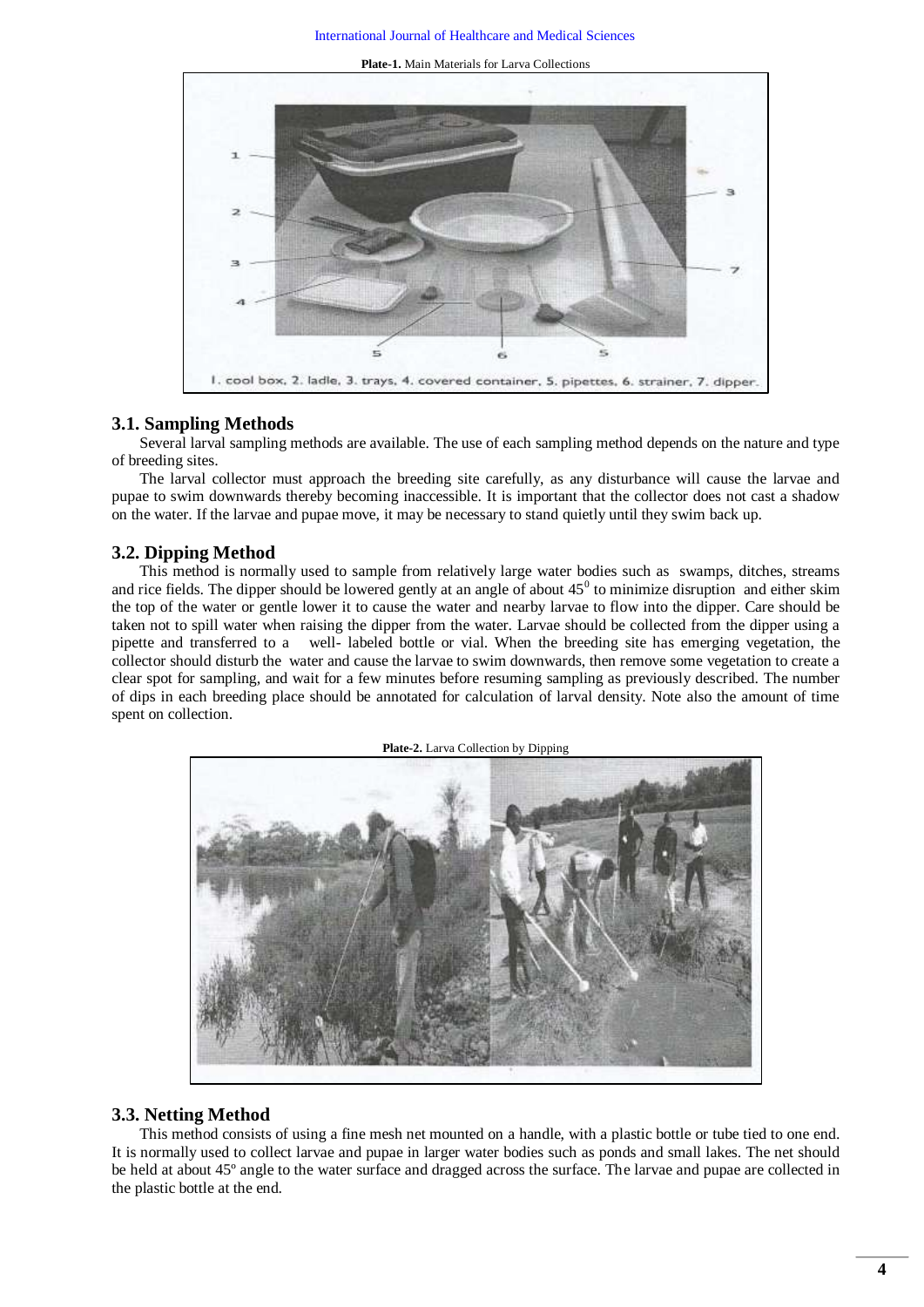## **3.4. Pipetting Method**

**T**his method is used for collecting larvae in small breeding sites such as small puddles, hoof prints, containers, plant axils and tree holes.



**Plate-4.** Introduction of Natural Enemy to the Larvae Tray



### **3.5. Life-cycle of the Anopheles Mosquito**

There are four stages in the life cycle of a mosquito: egg, larva, pupa and adult. During its life-cycle the mosquito undergoes two changes (metamorphoses), from larva to pupa and from pupa to adult.



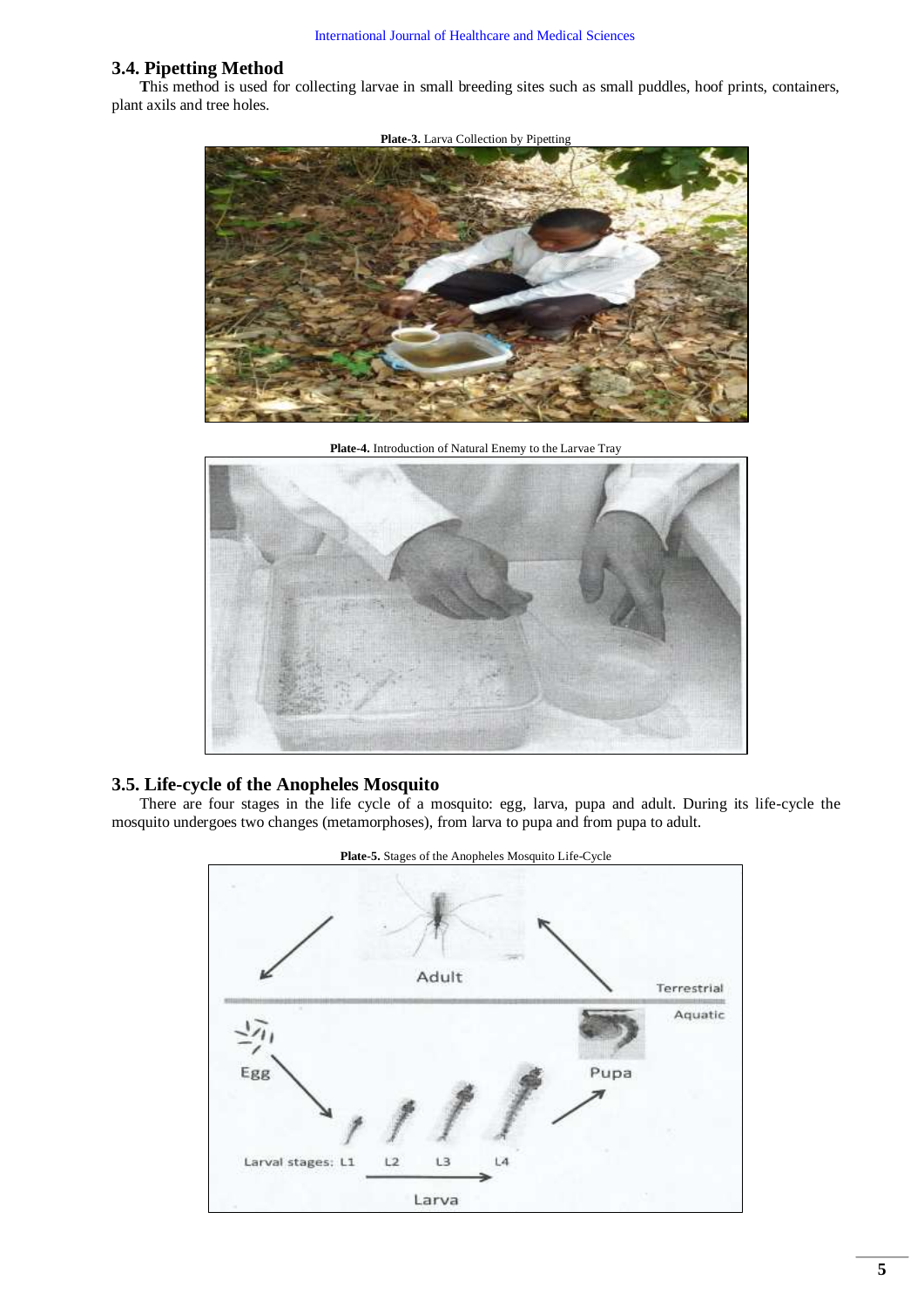# <span id="page-5-0"></span>**3.6. Proposed Model Variables and Parameters Defined**

| <b>Table-1.</b> Variables and parameters used in new models are defined below |                                                                  |  |  |  |  |
|-------------------------------------------------------------------------------|------------------------------------------------------------------|--|--|--|--|
| <b>Variables</b>                                                              | <b>Description</b>                                               |  |  |  |  |
| A(t)                                                                          | Number of adult mosquito at time(t)                              |  |  |  |  |
| B(t)                                                                          | Number of egg at time $(t)$                                      |  |  |  |  |
| L(t)                                                                          | Number of larva at time(t)                                       |  |  |  |  |
| P(t)                                                                          | Number of pupa at time(t)                                        |  |  |  |  |
| N(t)                                                                          | Total population                                                 |  |  |  |  |
| $S_1(t)$                                                                      | Natural enemy for larva(copepods)                                |  |  |  |  |
| $S_2(t)$                                                                      | Natural enemy for pupa(tadpoles)                                 |  |  |  |  |
| Parameters                                                                    | Description                                                      |  |  |  |  |
| B                                                                             | Natural birth rate                                               |  |  |  |  |
| $\mu$                                                                         | Natural death rate                                               |  |  |  |  |
|                                                                               | The incidence rate (the rate at which adult mosquitoes oviposit) |  |  |  |  |
| $\frac{\eta}{\Sigma}$                                                         | The proportion at which egg harsh to larva                       |  |  |  |  |
| $\overline{\Lambda}$                                                          | The proportion of larva that transform to pupa                   |  |  |  |  |
| $\mathbf{A}$                                                                  | The rate at which copepods eat up the mosquito larva             |  |  |  |  |
| $\Omega$                                                                      | The rate at which tadpoles eat up the mosquito pupa              |  |  |  |  |
| $\mathcal{C}$                                                                 | The average temperature of the water culture                     |  |  |  |  |
| $\mathbf B$                                                                   | Probability of larva been eaten up by copepods                   |  |  |  |  |
| $\Theta$                                                                      | Probability of pupa been eaten up by tadpoles                    |  |  |  |  |

### **3.7. Assumptions of the Proposed Model**

The following are the assumptions of the Model

- 1. The total population of anopheles mosquito consists of four populations.
- 2. Mosquitoes are given birth to at a rate (b) where the eggs are layed and they die at a rate  $(\mu)$  by introducing natural enemies S(t) to the larva and pupa stage at the rate  $\alpha(t)$  and  $\omega(t)$ .
- 3. The parasite of one mosquito transferred from one mosquito to the other is only through the medium of host called the horizontal transmission.
- 4. Emigration and immigration does not occur in this population; however the population increases only through natural birthrate and decreases only through natural death rate.
- 5. Anopheles mosquito is assumed to transmit malaria only through direct contact.

### **3.8. Modeling of Malaria**

Mathematical modeling of malaria is a challenging area of applied mathematics because of its peculiarity in Africa and Nigeria in particular. Millions of people die annually due to malaria. The mosquitoes are resistant to most of the vaccines we have today.

<span id="page-5-1"></span>It is of paramount important to develop preventives/methods to convert malaria and mosquito in general.



**Figure-1.** Flow Diagram of the Adult Anopheles Female Mosquito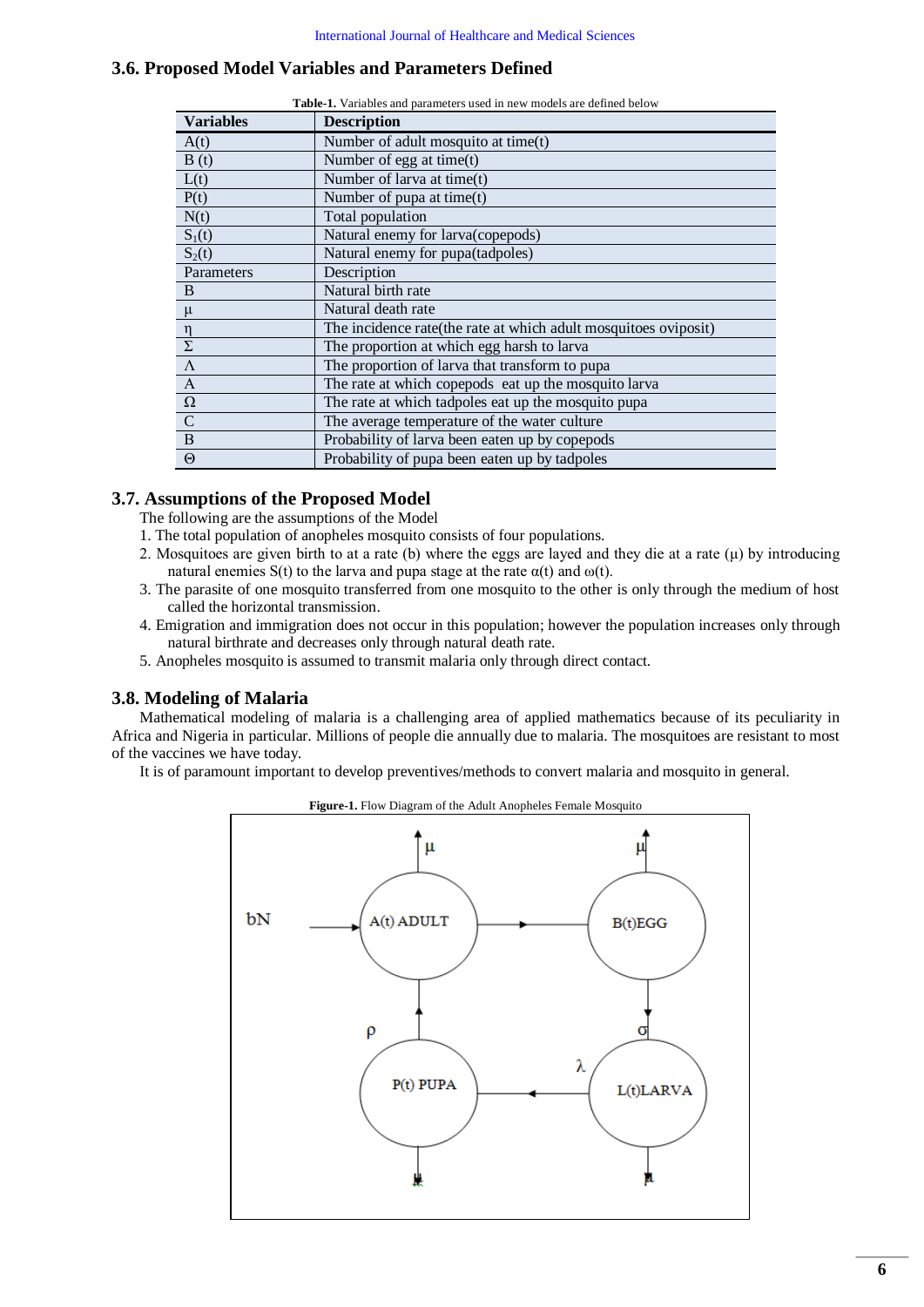### **3.9. The Proposed Model Equations**

N(t) = A(t) + B(t) + L(t) + P(t)  
\n
$$
\frac{dA}{dt} = bN - \eta A(t) - \mu A(t) + \rho P(t)
$$
\n
$$
\frac{dA}{dt} = bN - (\eta + \mu)A(t) + \rho P(t)
$$
\n(*11*)  
\n
$$
\frac{dB}{dt} = \eta A(t) - \sigma B(t) - \mu B(t)
$$
\n
$$
\frac{dL}{dt} = \sigma A(t) - (\sigma + \mu)B(t)
$$
\n(*12*)  
\n
$$
\frac{dL}{dt} = \sigma B(t) + \alpha(t)S(t) - \lambda L(t) - \mu L(t)
$$
\n
$$
\frac{dL}{dt} = \sigma B(t) + \alpha(t)S(t) - (\lambda + \mu) L(t)
$$
\n(*13*)  
\n
$$
\frac{dP}{dt} = \lambda L(t) - \rho P(t) - \mu P(t)
$$
\n
$$
\frac{dP}{dt} = \lambda L(t) - (\rho + \mu)P(t)
$$
\n(*14*)  
\nN(t)=A(t)+B(t)+L(t)+P(t) is the total population of mosquito from egg to adult.

 $N'(t)=A'(t)+B'(t)+L'(t)+P'(t)$  is the rate of change of the total population of the mosquito from egg to adult.

Natural Enemy: The term "natural enemy" is used for organisms that kill or injure other animals. For example copepods and tadpoles are natural enemy of mosquitoes, predators or parasites are natural enemy of pest insects. Spider are natural enemy of stem borers. Also pathogens are natural enemies. In this work we proposed breaking the life cycle of anopheles mosquito using a natural enemies which is a biological control method for mosquitoes, wherefore, reducing or eliminating the menace of mosquito. we will explain briefly the two forms of natural enemies to be used for the success of this work.

Copepods: Copepods are tiny crustaceans (shrimps, crabs, lobster and relatives) that are wide spread in both fresh and salt water habitat. They are voracious or anxious predators that used to control mosquito production from water holding areas. For effective mosquito control with copepods, knowing where the mosquitoes breed is very essential.



Tadpoles: The aquatic larvae of frogs, toad e.t.c which develops from a limbless tailed form with external gills into a form with internal gills, limbs and reduced tail. They are voracious or anxious predators that used to control mosquito production from water holding areas. For effective mosquito control with tadpoles, knowing where the mosquitoes breed is very essential.

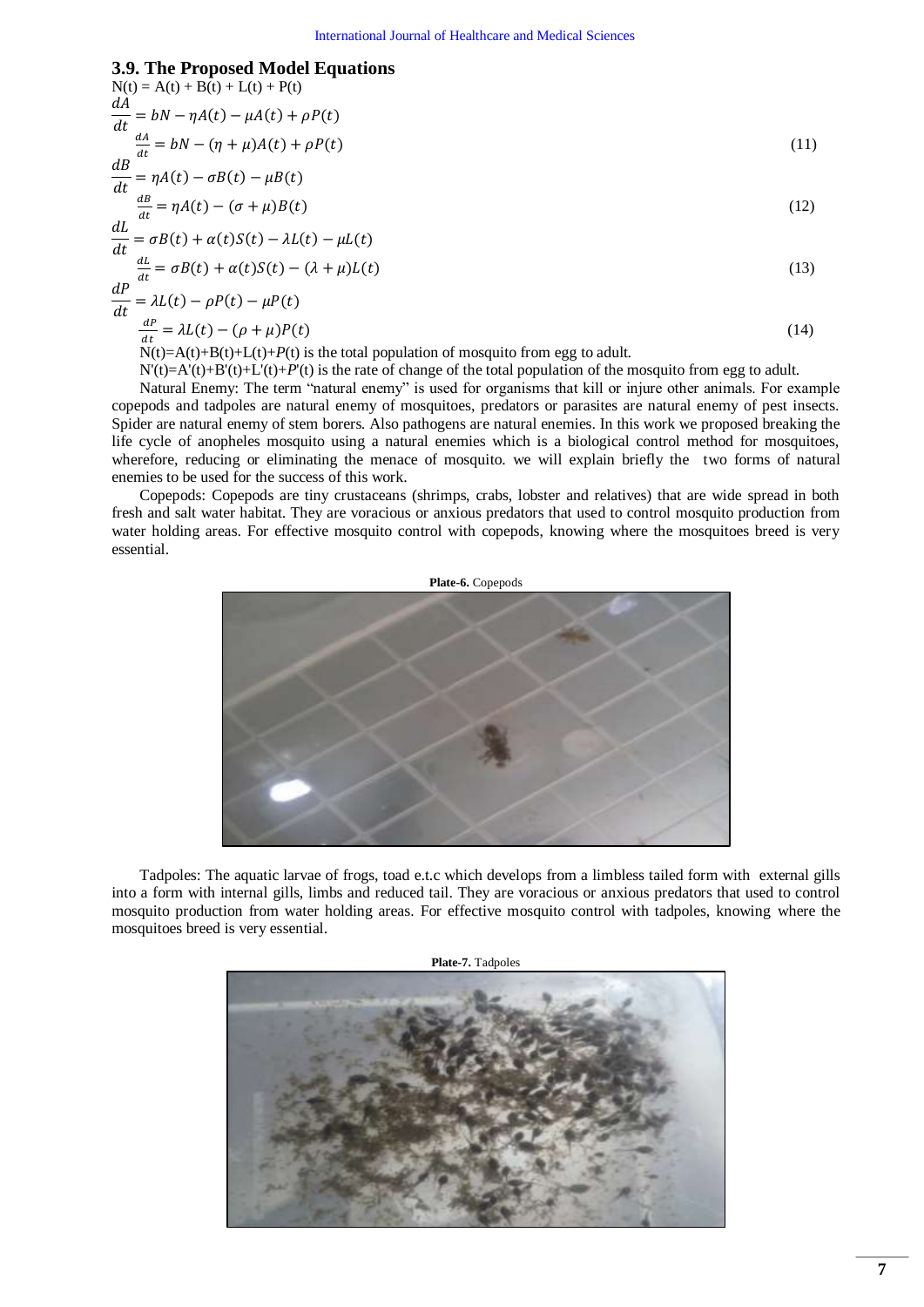#### [International Journal of Healthcare and Medical Sciences](http://arpgweb.com/?ic=journal&journal=13)

#### <span id="page-7-0"></span>Below is the pictorial Representation of the Modified Model of Equations (11) to (14)



### **3.10. Equations of the Modified Model**

$$
\frac{dA}{dt} = bN - \eta A(t) - \mu A(t)
$$
\n
$$
\frac{dA}{dt} = bN - (\eta + \mu)A(t)
$$
\n
$$
\frac{dB}{dt} = \eta A(t) - \sigma B(t) - \mu B(t)
$$
\n
$$
\frac{dB}{dt} = \eta A(t) - (\sigma + \mu)B(t)
$$
\n(16)

$$
\frac{dL}{dt} = \sigma B(t) + \alpha S1(t) - \lambda L(t) - \mu L(t)
$$
\n
$$
\frac{dL}{dt} = \sigma B(t) + \alpha S1(t) - (\lambda + \mu)L(t)
$$
\n
$$
\frac{dP}{dt} = \lambda L(t) + \omega S2(t) - \mu P(t)
$$
\n(17)

$$
\frac{dP}{dt} = \lambda L(t) + \omega S 2(t) - \mu P(t)
$$
\n(18)

$$
\frac{dS_1}{dt} = b - \alpha S1(t) \tag{19}
$$
  

$$
\frac{dS_2}{dt} = b - \omega S2(t) \tag{20}
$$

$$
N(t) = A(t) + B(t) + L(t) + P(t) + S_1(t) + S_2(t)
$$
 is the total population of the magnitude from egg to adult with natural  
enemies.

 $N'(t) = A'(t) + B<sup>1</sup>(t) + L'(t) + P'(t) + S<sup>1</sup><sub>1</sub>(t) + S<sup>1</sup><sub>2</sub>(t)$  is the rate of change of the total population of the mosquito from egg to adult with natural enemies.

The natural enemies S(t), is introduced to eat up the larva L(t)at the rate  $\alpha$  and the pupa P(t) at the rate  $\omega$ 

Where 
$$
\alpha = \frac{c\beta S(t)}{L(t)}
$$
,  $\omega = \frac{c\theta S(t)}{P(t)}$  and  $\lambda = 1/\alpha$ ,  $\rho = 0$ .

### **4. Analysis and Results**

### **4.1. Stability Analysis of the Disease Free Equilibrium States**

Here we would establish the stability of the Model free equilibrium (MFE) state by considering the model parameters and using the model equations. Since we have six systems of non-linear equations or deterministic ordinary differential equation, we know that it is almost impossible to obtain an analytical solution of these systems. Therefore we use the idea of equilibrium point, Beltrami, Diekmann conditions and also use maple software for graphical representation of the result.

#### **4.2. Equations of the Modified Model**   $dA$

| $\frac{dA}{dt} = bN - (\eta + \mu)A(t)$                                       | (21) |
|-------------------------------------------------------------------------------|------|
| $\frac{dB}{dt} = \eta A(t) - (\sigma + \mu)B(t)$                              | (22) |
| dL<br>$\Gamma(\lambda)$ $\Gamma(\lambda)$ $\Gamma(\lambda)$ $\Gamma(\lambda)$ | (0)  |

 $\frac{du}{dt} = \sigma B(t) + \alpha S(1(t) - (\lambda + \mu)L(t)$  (23)

$$
\frac{dP}{dt} = \lambda L(t) + \omega S 2(t) - \mu P(t) \tag{24}
$$

$$
\frac{dS_1}{dt} = b - aS1(t) \tag{25}
$$

$$
\frac{dSZ}{dt} = b - \omega S2(t) \tag{26}
$$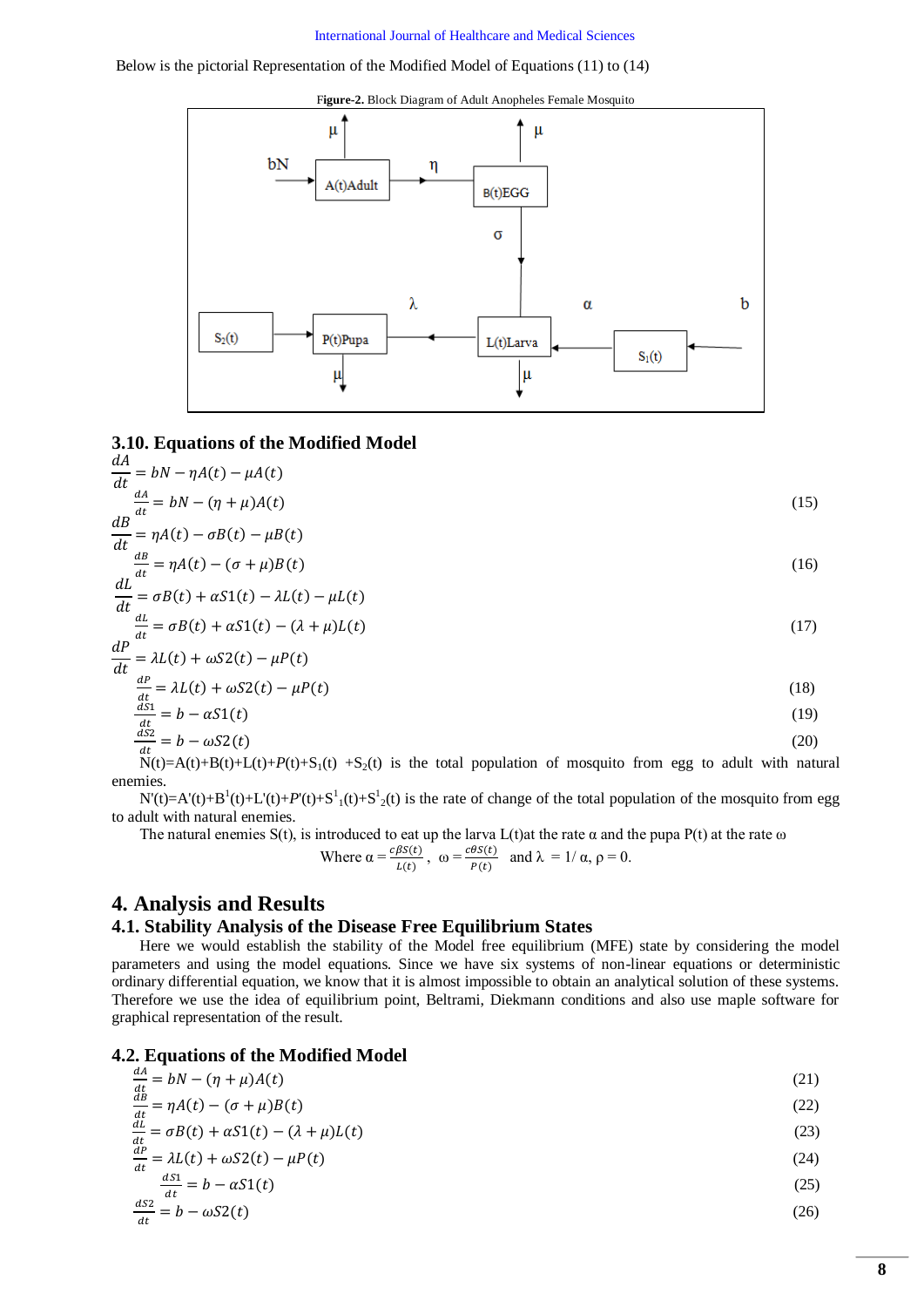### **4.3. Stability Analysis of the Disease Free Equilibrium State (Eo) of the Model**

Let  $E_0 = (A_0, B_0, L_0, P_0, S_1 \text{ and } S_2)$  be the equilibrium points of the model (21) to (26). Using equations (21) to (26) we obtain the equations (27) to (32) respectively  $dA$ 

$$
\frac{dA}{dt} = bN - (\eta + \mu)A(t)
$$
  
 
$$
bN - (\eta + \mu)(\frac{bN}{dt}) = 0
$$
 (27)

$$
bN - (\eta + \mu)\left(\frac{\partial N}{\partial t + \eta}\right) = 0\tag{27}
$$
\n
$$
\frac{dB}{dt} = nA(t) - (\sigma + \mu)B(t)
$$

$$
\frac{d}{dt} \eta A(t) - (\sigma + \mu) \frac{\eta A}{(t-1)^2} = 0
$$
\n(28)

$$
\frac{dL}{dt} = \sigma B(t) + \alpha S 1(t) - (\lambda + \mu)L(t)
$$

$$
\frac{dt}{\sigma(t)} = \frac{\sigma(t)}{\sigma(t)} + \alpha(t)S_1(t) - (\lambda + \mu)\frac{\sigma(t)}{\mu + \lambda} = 0
$$
\n(29)

$$
\frac{dP}{dt} = \lambda L(t) + \omega S 2(t) - \mu P(t), \lambda L(t) + \omega S_2(t) - \mu \left(\frac{\lambda L + \omega s 2}{\omega}\right) = 0
$$
\n(30)

$$
\frac{dS_1}{dt} = b - \alpha S_1(t); \quad b - \alpha S_1(\frac{b}{\alpha S_1}) = 0
$$
\n(31)

$$
\frac{d^{2}y}{dt} = b - \alpha S1(t); \quad b - \alpha S_1(\frac{b}{\alpha S_1}) = 0
$$
\n(31)\n
$$
\frac{d^{2}S_2}{dt} = b - \omega S2(t); \quad b - \omega S_2(\frac{b}{\alpha S_1}) = 0
$$
\n(32)

$$
\frac{dS}{dt} = b - \omega S2(t); b - \omega S_2 \left(\frac{b}{\omega S_2}\right) = 0
$$
  
\n
$$
E_0 = \left(\frac{bN}{\mu + \eta}, \frac{\eta A}{\mu + \sigma}, \frac{\sigma B + \alpha S_1}{\mu + \lambda}, \frac{\lambda L + \omega S_2}{\mu}, \frac{b}{\alpha S_1} \text{ and } \frac{b}{\omega S_2}\right)
$$
\n(32)

Jacobian Matrix of the Equilibrium Point (Eo) Associated with equations (21) to (26) is

|             | bN<br>$\mu + \eta$ | 0                          | 0                                         | 0                                   | 0                | 0            |
|-------------|--------------------|----------------------------|-------------------------------------------|-------------------------------------|------------------|--------------|
|             | 0                  | $\eta A$<br>$\mu + \sigma$ | $\Omega$                                  | 0                                   | 0                | 0            |
|             | 0                  | 0                          | $\sigma B + \alpha S1$<br>$\mu + \lambda$ | 0                                   | 0                |              |
| $J_{E_0} =$ | $\bf{0}$           | 0                          | 0                                         | $\lambda L + \omega S2$<br>$_{\mu}$ | 0                | O            |
|             | 0                  | 0                          | 0                                         | 0                                   | Ь<br>$\alpha S1$ |              |
|             | $\bf{0}$           | 0                          | 0                                         | 0                                   | 0                | $\omega$ S2. |

### **4.4. Result for Equilibrium Point (Eo)**

 $E_0 = (\frac{bN}{\mu + \eta}, \frac{\eta}{\mu + \eta})$  $\frac{\eta A}{\mu+\sigma}$ ,  $\frac{\sigma}{\sigma}$  $\frac{B+\alpha S1}{\mu+\lambda}$ ,  $\frac{\cos 2}{\mu}$ ,  $\frac{b}{\alpha S}$  $\frac{b}{\alpha s_1}$  and  $\frac{b}{\omega s_2}$ ). This implies that the stability analysis of the disease free equilibrium state using equilibrium point or steady state is stable and the stability of the models means, there will not be anopheles adult mosquito for transmission of malaria parasite in our society.

#### **4.5. Stability Analysis of the Disease Free Equilibrium State Using Beltrami's Conditions**

Betrami's conditions state that, If the determinants of the Jacobian matrix is greater than zero and the trace elements of the Jacobian matrix is less than zero, then the stability analysis of the free equilibrium state of the model is stable otherwise unstable.

### **4.6. Jacobian Matrix (J) Associated with Model Equation is**

$$
J = \begin{bmatrix} -(\eta + \mu) & 0 & 0 & 0 & 0 & 0 \\ \eta & -(\sigma + \mu) & 0 & 0 & 0 & 0 \\ 0 & \sigma & -(\lambda + \mu) & 0 & \alpha & 0 \\ 0 & 0 & \lambda & -\mu & 0 & \omega \\ 0 & 0 & 0 & 0 & -\alpha & 0 \\ 0 & 0 & 0 & 0 & 0 & -\omega \end{bmatrix}
$$

### **4.7. Contact Matrix (M) Associated with Model Equation is**

$$
M = \begin{bmatrix} -(\lambda + \mu) & 0 & \alpha & 0 \\ \lambda & -\mu & 0 & \omega \\ 0 & 0 & -\alpha & 0 \\ 0 & 0 & 0 & -\omega \end{bmatrix}
$$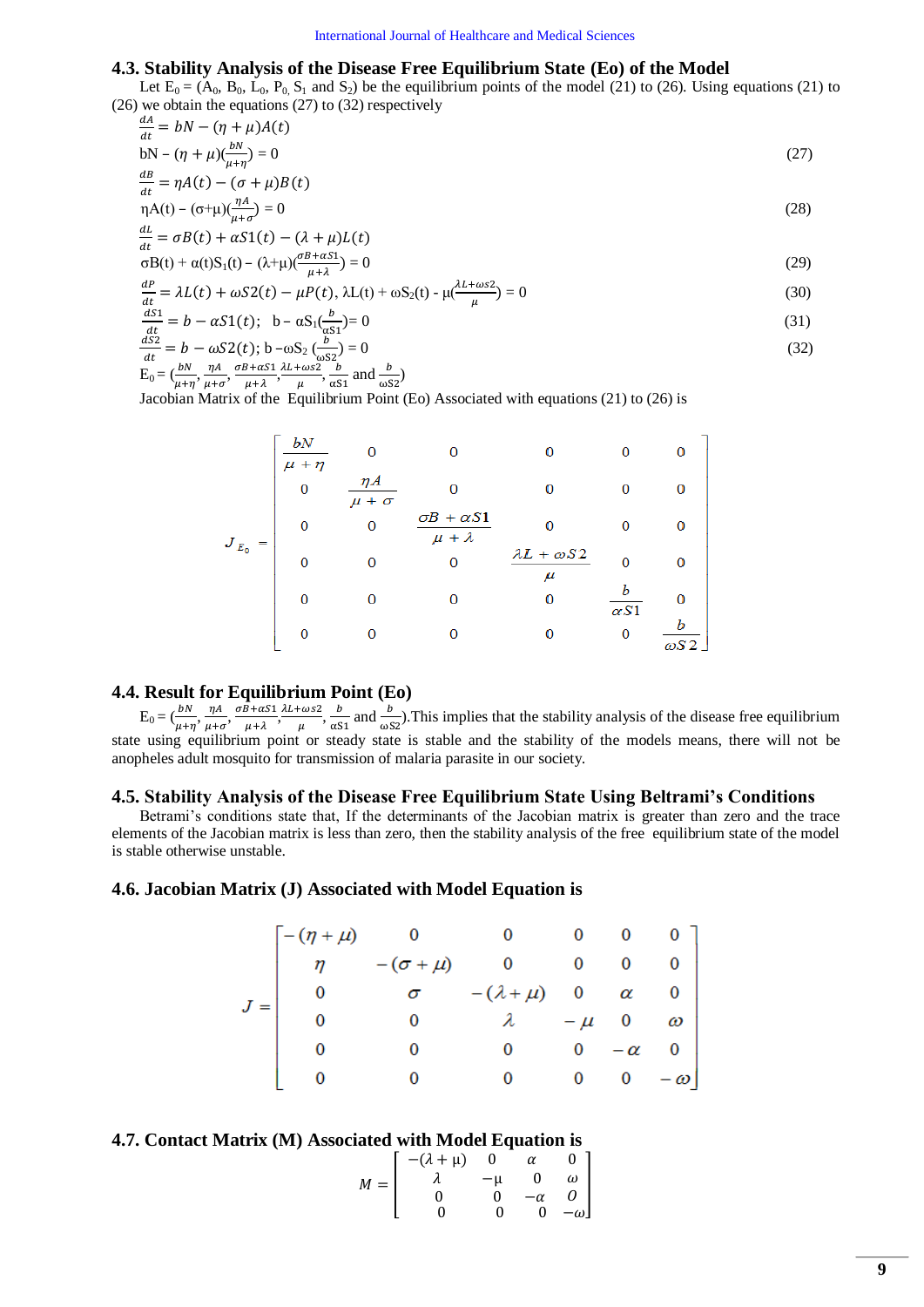[International Journal of Healthcare and Medical Sciences](http://arpgweb.com/?ic=journal&journal=13)

Determinant(m) =  $(-\alpha)x(-\omega)$  $=(\alpha)(\omega)$ 

Since all the parameters are positive them

 $Determinant(m) > 0$ 

Now the trace of the contact matrix is the sum of the diagonal of the contact matrix  $Trac\omega(m) = [-(\lambda + \mu)] + [-(\mu)] + [(-\alpha)] + [(-\omega)]$ 

$$
Trace(m) = [-(\lambda + \mu)] + [-(\mu)] + [(-\alpha)] + [(-\omega)]
$$

 $= -[(\lambda + \mu) + (\mu) + (\alpha) + (\omega)]$ Since all the parameters are positive them it implies that trace  $M < 0$ 

### **4.8. Result for Beltrami's Conditions**

Since the determinant of the Contact matrix is greater than zero and the trace of the contact matrix is less than zero, then we conclude that the stability analysis of the disease free equilibrium state of the model is stable, which showed that the rate of malaria parasite in our society will be reduce.

### **4.9. Stability Analysis of the Disease Free Equilibrium State Using Diekmann's Conditions**

Diekmann conditions state that, if the Basic reproduction number is less than one  $(Ro < 1)$ , then the stability analysis of the free equilibrium state is stable otherwise unstable.

We re-categories equations  $(27) - (32)$  into two classes for stability analysis as follows:

 $N(t) = A(t), B(t), P(t), (\alpha + \omega)S(t)$  $X = [A(t), B(t)]$  and  $Y = [L(t), P(t), S(t)]$  $X = [A(t), B(t)] = bN - (\mu + \eta)A(t) + \eta A(t) - (\sigma + \mu)B(t)$  $=$  $=$  $= bN - (2 + \sigma)X$  $Y = [L(t), P(t), S(t)] = \sigma B(t) + \alpha S(1(t) - (\lambda + \mu)L(t) + \lambda L(t) + \omega S(1(t) - \mu P(t) + b - \alpha S(1(t) + b - \omega S(1(t)))$  $= \sigma B(t) - \mu L(t) - \mu P(t) + 2b$  $= \sigma X - \mu Y - \mu Y + 2b$  $=\sigma X-2\mu Y+2b$  $\delta$ 

$$
let; H = \frac{\delta H}{\delta Y} = -2\mu
$$

But; H = M-D, M=0, D> 0, where D is a diagonal matrix then we have the basic reproduction number as;

$$
Ro = F(MD^{-1}) = \frac{m}{D} = \frac{0}{2\mu}
$$
 and  $Ro = 0 < 1$ 

### **4.10. Result for Diekmann Conditions**

Since  $Ro < 1$ , by Diekmann conditions, the stability analysis of the free equilibrium state is stable. Since  $\alpha = \frac{c}{c}$  $rac{3s_1(t)}{L(t)}$ ,  $\omega = \frac{C}{t}$  $\frac{\beta S2(t)}{P(t)}$  and  $\lambda = \frac{1}{\alpha}$  $\frac{1}{\alpha}$ ,  $\rho = 0$  implies that when  $\alpha$  and  $\omega \rightarrow \infty$ , then  $\lambda \rightarrow 0$  hence, the larger the rate of natural enemy that eat up the mosquito larva and pupa, the smaller the proportion of mosquito larva that will be transform to pupa and pupa to adult is zero. With the natural implication, there will not be anopheles adult mosquito for malaria transmission in our society.

### **4.11. Numerical Experiment of the Model**

| <b>Variables/Parameters</b> | <b>Values</b> |
|-----------------------------|---------------|
| A                           | 50            |
| B                           | 25000         |
| L                           | 20000         |
| $\mathbf{P}$                | 10000         |
| B                           | 0.002         |
| $\mu$                       | 0.5           |
| N                           | 55250         |
| $S_1$                       | 200           |
| S <sub>2</sub>              | 200           |
| H                           | 0.002         |
| Σ                           | 0.00004       |
| $\Lambda$                   | 0.00005       |
| $\overline{A}$              | 100           |
| Ω                           | 50            |

### **4.12. List of Numerical Experiments**

- The following experiments were carried out.
- 1. Effect of introducing two natural enemies on adult anopheles female mosquito.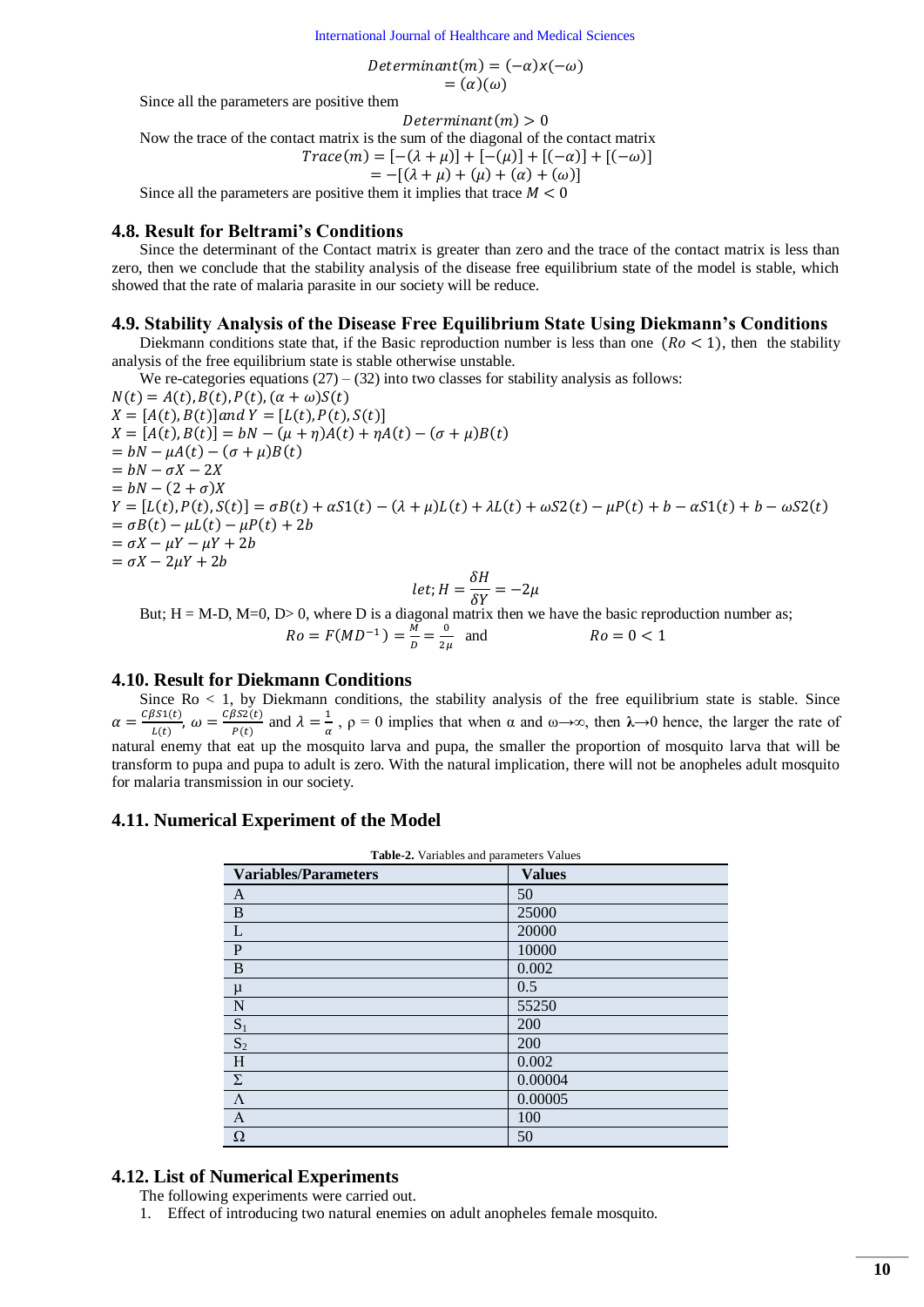#### [International Journal of Healthcare and Medical Sciences](http://arpgweb.com/?ic=journal&journal=13)

- 2. Effect of introducing two natural enemies on the egg, larva and pupa stage.
- 3. Effect of introducing two natural enemies on both the larva and the pupa stage.

### **4.13. Graphical Presentation of the Results**

<span id="page-10-0"></span>**Figure-3.** Number of Adult Anopheles Female Mosquito, when two natural enemies (copepods and tadpoles) are introduced respectively.  $(S_1=200, S_2=200, \alpha=100 \text{ and } \omega=50)$ 



**Figure-4.** Number of egg, larva and pupa, when two natural enemies (copepods and tadpoles) are introduced respectively  $(S_2=200, S_1=200, \alpha=100)$ and  $\omega$ =50)





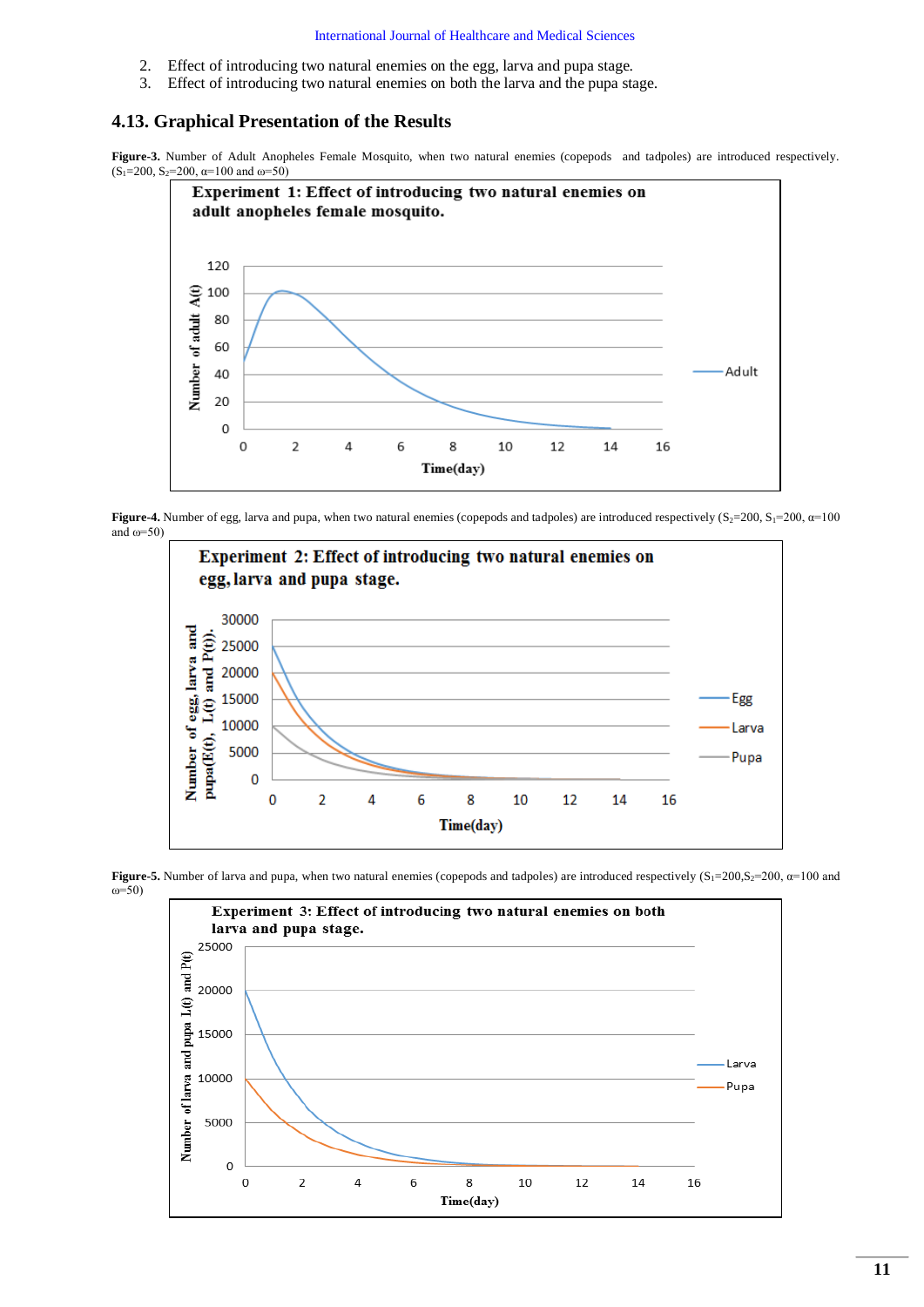# **5. Discussion Conclusion and Recommendation**

### **5.1. Discussion of Results**

A mathematical model to break the life cycle of anopheles mosquito using copepods at larva stage and tadpoles at pupa stage is presented. We discuss the prevalence of mosquito in our society, where two million deaths is attributed to malaria parasite in Sub-Saharan Africa in general and Nigeria in particular out of which one third are children. We discussed the developmental stages of anopheles mosquito which is the egg, larva, pupa and adult. We made mention of the conditions that breed the mosquito, mosquitoes breed faster in the area of high humidity. In chapter two we reviewed related models to this research work. We discussed the materials and methods used, defined the model parameters and variables, made assumptions, represented the model pictorially, derived the model equations and introduced two natural enemies (copepods and tadpoles) to the model at larva and pupa stage. We established the stability analysis of the disease free equilibrium state of the model using the idea of equilibrium point, Beltrami's conditions, Diekmann conditions and we also use maple software for symbolical and numerical solution and present the results graphically, which showed the effect of introducing two natural enemies (copepods and tadpoles) on both larva and the pupa stage. From the result we observed that the stability analysis of the free equilibrium state is stable. With the natural implication, there will not be anopheles adult female mosquito for malaria transmission in our society. The new model used parameters as shown in [Table 1.](#page-5-0) These parameters are chosen with the threshold values obtained in the stability analysis of the disease free equilibrium state of the model. In the analytic result, the model analysis revealed the existence of a unique disease free equilibrium state  $(E_0)$ , which is locally and asymptotically stable when  $R_0 < 1$ . We also identify the basic reproduction number,  $R_0$  in terms of the model parameters. In the numerical results, numerical experiments carried out using parameter values in [Table 1](#page-5-0) and applying the conditions for stability of the disease free equilibrium state  $(E_0)$  gives the following result: In Experiment 1, the effect of introducing two natural enemies (copepods and tadpoles) on adult anopheles female mosquito was investigated as shown in [Figure 1,](#page-5-1) when two natural enemies are introduced respectively. The infection in the adult anopheles mosquito population is slow down significantly and consequently eradicated, and the probability of transmission in the adult anopheles female mosquito population is very low.

In Experiment 2, the effect of introducing two natural enemies (copepods and tadpoles) on egg, larva and pupa was investigated as shown in [Figure 2,](#page-7-0) when two natural enemies are introduced respectively. Result shows that, the rate of infection reduce sharply in [Figure 2.](#page-7-0) To prevent new malaria infection the rate of transmission must be reduced to near zero, hence in recent years prevention strategies has moved to the top in the fight against malaria. This has led to a number of global efforts to develop new technologies to prevent malaria as recorded b[y Yau \[16\].](#page-12-8)

Considering the entire population, the effect of introducing two natural enemies (copepods and tadpoles) was investigated when two natural enemies are introduced respectively, (Compare [Figure 1](#page-5-1) and [Figure 2](#page-7-0) with [Figures 3,](#page-10-0) 4 and 5). When two natural enemies are introduced the proportion of infective is drastically reduced and the infection eradicated in the egg, larva and pupa, but persists in small proportion in the adult anopheles mosquito.

Finally to understand the impact of introducing two natural enemies (copepods and tadpoles) in the adult, egg, larva and pupa when two natural enemies are introduced respectively, graphical illustrations are given in [Figure 1,](#page-5-1) [2](#page-7-0) and 3. It was clearly observed that reducing the rate of transmission to the barest minimum. This could be achieved as research focus should be on formulating models that captures preventive strategies base on stability analysis to prevent the incidence of the disease and consequently eradicate the disease.

### **6. Conclusion**

We observed that based on the conditions of Beltrami's which state, if the determinants of the Jacobian matrix is greater than zero and the trace is less than zero are satisfied then the stability analysis of the disease free equilibrium state is stable and Diekmann conditions which says if  $R_0 < 1$  the stability analysis of the disease free equilibrium state is stable. We thereby conclude that when the natural enemy introduced is much then the number of larva leading to pupa will be almost zero and the number of pupa develop to adult will be zero and that will break the life-cycle of the anopheles mosquito. Hence, there will not be anopheles adult mosquito for transmission of malaria parasite in our society.

### **References**

- <span id="page-11-0"></span>[1] Coetzee, M., Craig, M., and Le Sueur, D., 2000. "Distribution of african malaria mosquitoes belonging to the anopheles gambiae complex." *Parasitol Today,* vol. 16, pp. 74-77.
- <span id="page-11-1"></span>[2] Killeen, G. F., Mckenzie, F. E., Foy, B. D., Schieffelin, C., Billingslay, P. F., and Beier, J. C., 2000. "A simplified model for predicting malaria entomologic inoculation rates based on entomologic parameters relevant to control." *Am. J. Trop. Hyg.,* vol. 62, pp. 535-544.
- <span id="page-11-2"></span>[3] Macdonald, G., 1957. *The epidemiology and control of Malaria*. London: Oxford University press.
- <span id="page-11-3"></span>[4] Benedict, M., 2009. *Methods in anopheles research*. Malaria Research and Reference Reagent Center. Version, pp. 264-270.
- <span id="page-11-4"></span>[5] WHO, 1975. *Manual on practical entomology in malaria*. Geneva Switzerland: World Health Organization. p. 160.
- <span id="page-11-5"></span>[6] WHO, 2005. *Guidelines for laboratory and field testing of long-lasting insecticidal mosquito nets*. Geneva, Switzerland: World Health Organization. WHO/CDS/WHOPES/GCDPP. p. 11.
- <span id="page-11-6"></span>[7] WHO, 2006. "Malaria vector control and personal protection. World healthorganization technical report series, no. 936, Geneva, Switzerland." p. 6.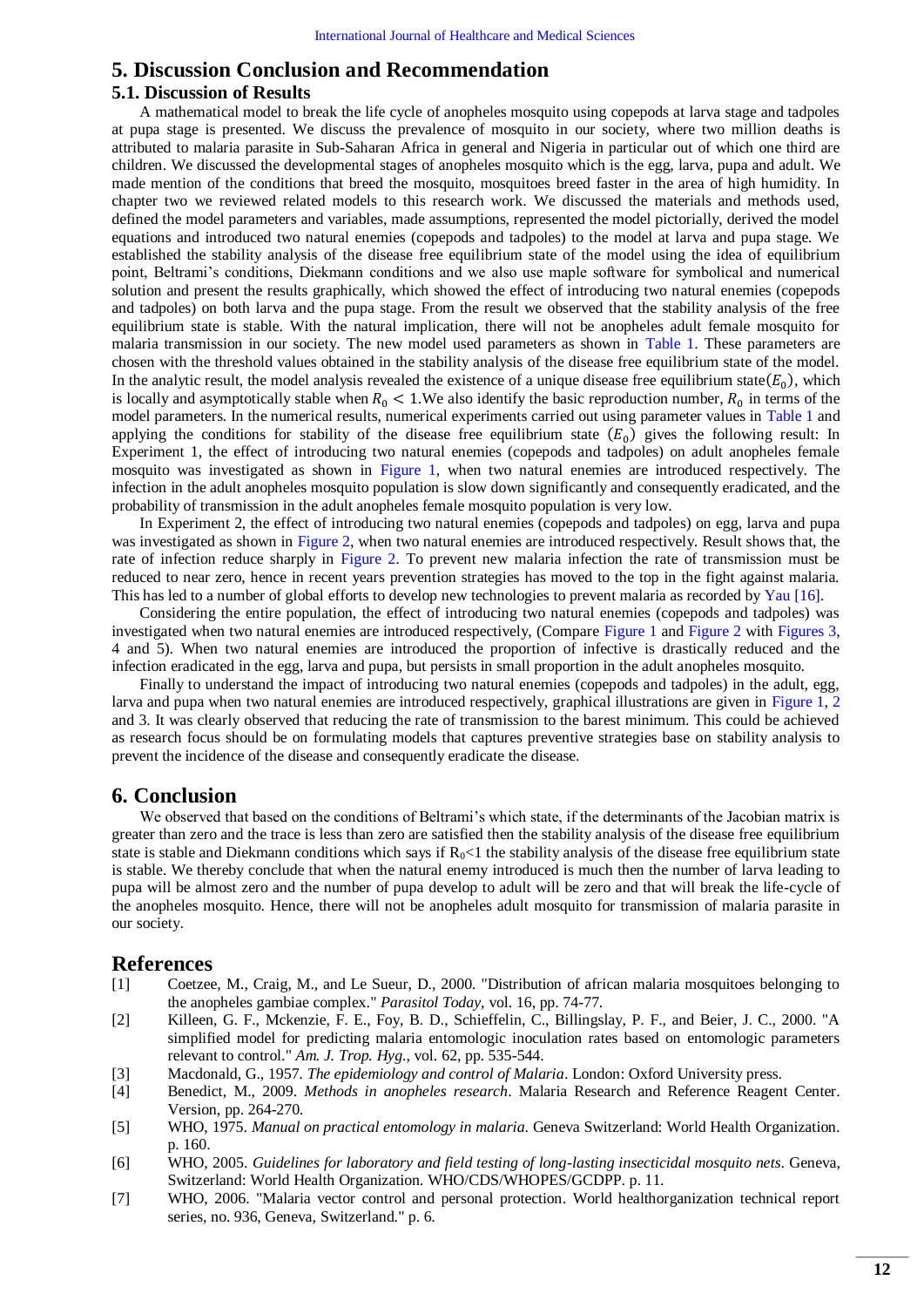- <span id="page-12-0"></span>[8] WHO, 2009. "2008 world malaria report. World health organization. Geneva, Switzerland.Who/htm/gmp/2008:." pp. 1-29.
- <span id="page-12-1"></span>[9] Smith, D. L. and Mckenzie, F. E., 2004. "Statics and dynamics of malaria infections in anopheles mosquitoes." *Malaria Journal,* vol. 3, Available:<https://doi.org./10.1186/1475-2875-3-13>
- <span id="page-12-2"></span>[10] Jepson, W. F., Moutia, A., and Courtois, C., 1947. "The malaria problem in mauritius: The bionomics of mauritian anophelines." *Bull Entomol Res.,* vol. 38, pp. 177-208.
- <span id="page-12-3"></span>[11] Diekmann, O., Heesterbeek, J. A. P., and Metz, J. A. J., 1990. "On the definition and computation of the basic reproduction ratio ro in models for infectious disease of heterogeneous populations." *J. Math. Biol.,*  vol. 28, pp. 365-382.
- <span id="page-12-4"></span>[12] Garret, J. C., 1964. "Prognosis for interruption of malaria transmission through assessment of the mosquitoes vectorial capacity." *Nature,* vol. 204, pp. 1173-1175.
- <span id="page-12-5"></span>[13] Ross, R., 1981. *The prevention of Malaria*. London John Murray.
- <span id="page-12-6"></span>[14] Dietz, K., 1993. "The estimation of the basic reproduction number for infectious disease." *Stat. Methods Med. Res.,* vol. 2, pp. 23-41.
- <span id="page-12-7"></span>[15] Beltrami, E., 1989. *Mathematics for dynamic modeling*. N.Y: Academic Press. p. 203.
- <span id="page-12-8"></span>[16] Yau, M., 2011. "A mathematical model to break the life cycle of mosquitoes." *Shiraz E medical Journal,*  vol. 12, pp. 121-127.

# **Appendix 1**

### **Maple Command for Symbolical Solution, When two Natural Enemies are introduced.**

sol1 := dsolve( $\text{diff}(A(t),t) = .2e-2*N(t)-.502*A(t),$ 

```
diff(B(t),t) = .2e-2*A(t)-.50004*B(t),
```
diff(L(t),t) = .4e-4\*B(t)+100\*S1(t)-.50005\*L(t),

diff(N(t),t) = .2e-2\*N(t)-.4e-2-.5\*A(t)-.5\*B(t)-.5\*L(t)-.5\*P(t),

diff(P(t),t) = .5e-4\*L(t)+50\*S2(t)-.5\*P(t),

```
diff(S1(t),t) = .2e-2-100*S1(t),
```

```
diff(S2(t),t) = .2e-2-50*S2(t),
```
 $A(0) = 50$ ,  $B(0) = 25000$ ,  $L(0) = 20000$ ,  $N(0) = 55050$ ,  $P(0) = 10000$ ,  $S1(0) = 200$ ,  $S2(0) = 200$ ]); plot([2116903317211740524/76347225449001\*exp(-249/500\*t)-

715594509784788492/25856408433667\*exp(-251/500\*t)-2/62499\*t+3333333/165004166600\*exp(-

100\*t)+4999999/61256249900\*exp(-50\*t)-

1249904812103/781225000200,105845165860587026200/3893708497899051\*exp(-

249/500\*t)+35779725489239424600/1266964013249683\*exp(-251/500\*t)-100/781299999\*t-

5208145022033201/813906251249866668-3333333/8208953988266668\*exp(-100\*t)-

4999999/1516090959900002\*exp(-50\*t)-36574808473916539454325272500/1202163500421224191202499\*exp(-

12501/25000\*t),-80/7813781289999\*t+406941736362597137290199/101758630079897394229033335-

```
146299233895666157817301090000/1202163500421224191202499*exp(-
```
12501/25000\*t)+84676132688469620960/159642048413861091\*exp(-249/500\*t)-

9541260130463846560/16470532172245879\*exp(-251/500\*t)-

1368158861228544861111089/6806587594873617105555\*exp(-

```
100*t)+9999998/3752321335525105199995*exp(-
```
50\*t)+4969413251509368834407176000/35009057816782740773511\*exp(-10001/20000\*t),

2116903317211740524/159642048413861091\*exp(-249/500\*t)+238531503261596164/16470532172245879\*exp(-

```
251/500*t)+6875170156927361111111/68065875948736171055550000*exp(-100*t)-
```
3790222813192765752499000001/18761606677625525999975000\*exp(-

50\*t)+4070752144934342041309289999/1017586300798973942290333350000-

1/976722661249875\*t+182874042369582697271626362500/1202163500421224191202499\*exp(-12501/25000\*t)- 4969413251509368834407176000/35009057816782740773511\*exp(-10001/20000\*t)], t = 0 .. 10, color = [red, green, yellow, black]);

# **Appendix 2**

|    |    |                                                                                                                                     |  |    |   |   | EFFECT OF INTRODUCE TWO NATURAL ENEMIES. |           |    |                 |                                                                                                                               |    |
|----|----|-------------------------------------------------------------------------------------------------------------------------------------|--|----|---|---|------------------------------------------|-----------|----|-----------------|-------------------------------------------------------------------------------------------------------------------------------|----|
|    |    |                                                                                                                                     |  | 5. | 6 | 8 | q                                        | $10^{-1}$ | 11 | 12 <sup>5</sup> | 13                                                                                                                            | 14 |
| A  | 50 |                                                                                                                                     |  |    |   |   |                                          |           |    |                 | 97.22026 99.41659 84.70946 66.06078 48.84919 34.83089 24.15759 16.36723 10.84352 7.008805 4.38911 2.621961 1.442023 0.660776  |    |
| B  |    | 25000 15162.79 9196.486 5577.873 3383.133 2051.981 1244.604 754.9056 457.8861 277.7316 168.4596 102.1805 61.97844 37.59338 22.80219 |  |    |   |   |                                          |           |    |                 |                                                                                                                               |    |
|    |    |                                                                                                                                     |  |    |   |   |                                          |           |    |                 | 12253.14 7431.903 4507.676 2734.044 1658.282 1005.8 610.0499 370.0153 224.4271 136.1234 82.56457 50.07949 30.37631 18.42573   |    |
| N  |    | 55250 33501.59 20281.65 12247.29 7364.449 4396.923 2593.421 1497.349 831.2132 426.3695 180.3246 30.78898 -60.0937 -115.33 -148.903  |  |    |   |   |                                          |           |    |                 |                                                                                                                               |    |
| p  |    |                                                                                                                                     |  |    |   |   |                                          |           |    |                 | 6188.452 3753.859 2277.058 1381.244 837.851 508.2342 308.2917 187.0084 113.4392 68.8127 41.74272 25.32232 15.36185 9.31993    |    |
| S1 |    |                                                                                                                                     |  |    |   |   |                                          |           |    |                 | 4.00E-05 4.00E-05 4.00E-05 4.00E-05 4.00E-05 4.00E-05 4.00E-05 4.00E-05 4.00E-05 4.00E-05 4.00E-05 4.00E-05 4.00E-05 4.00E-05 |    |
| 52 |    |                                                                                                                                     |  |    |   |   |                                          |           |    |                 | 4.00E-05 4.00E-05 4.00E-05 4.00E-05 4.00E-05 4.00E-05 4.00E-05 4.00E-05 4.00E-05 4.00E-05 4.00E-05 4.00E-05 4.00E-05 4.00E-05 |    |